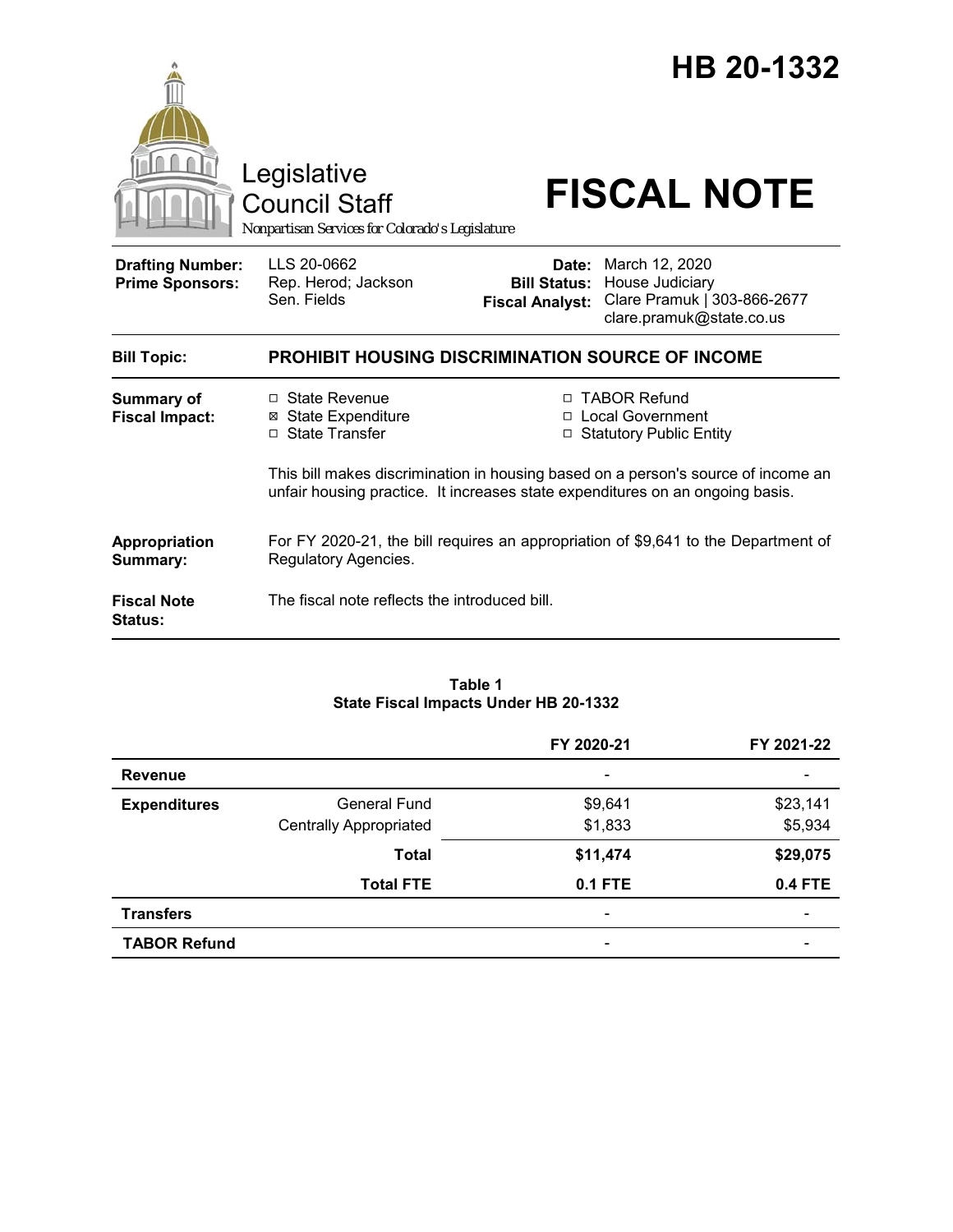March 12, 2020

# **Summary of Legislation**

This bill prohibits discrimination in housing based on a person's source of income and makes such discrimination an unfair housing practice. The source of income must be lawful and verifiable including income from any lawful profession or occupation and from any government or private assistance, grant, or loan program. A landlord cannot refuse to rent or lease housing, refuse to show housing, refuse to transmit an offer to rent or lease, advertise that the rental or lease is limited based on source of income, or deny that housing is available in order to discriminate against someone based on their source of income. If the initial payment is not made in a timely manner, the landlord may exercise any right or pursue any remedy available under law. Landlords with three or fewer units of housing for lease or rent are exempt from the bill's requirements.

## **Background**

The Colorado Civil Rights Division (CCRD) enforces the Colorado Anti-Discrimination Act which includes unfair housing practices. Aggrieved individuals who believe they have been discriminated against based on their protected class status have one year from the last date of discriminatory harm to file a complaint with the CCRD and two years to file a court action.

## **State Expenditures**

This bill will increase General Fund expenditures for the CCRD in the Department of Regulatory Agencies by \$11,474 and 0.1 FTE in FY 2020-21 and \$29,075 and 0.4 FTE in FY 2021-22. It may also increase workload in the Judicial Department. These costs are shown in Table 2 and explained below.

|                                          |                   | FY 2020-21 | FY 2021-22 |
|------------------------------------------|-------------------|------------|------------|
| <b>Department of Regulatory Agencies</b> |                   |            |            |
| <b>Personal Services</b>                 |                   | \$9,641    | \$23,141   |
| Centrally Appropriated Costs*            |                   | \$1,833    | \$5,934    |
|                                          | <b>Total Cost</b> | \$11,474   | \$29,075   |
|                                          | <b>Total FTE</b>  | 0.1 FTE    | $0.4$ FTE  |

| Table 2                              |
|--------------------------------------|
| <b>Expenditures Under HB 20-1332</b> |

 *\* Centrally appropriated costs are not included in the bill's appropriation.*

**Colorado Civil Rights Division.** Based on experience with similar prohibitions in other states, the fiscal note assumes that the equivalent of 10 percent of the total number of housing complaints (159) filed with the CCRD will be related to housing discrimination based on source of income, which comes to 16 complaints per year. Because the bill is effective January 1, 2021, only 8 complaints are expected in FY 2020-21. The CCRD will add 0.3 FTE of a compliance investigator and 0.1 FTE of a legal assistant to draft and investigate new source of income housing discrimination complaints. Staffing for FY 2020-21 is prorated based on the effective date and General Fund paydate shift.